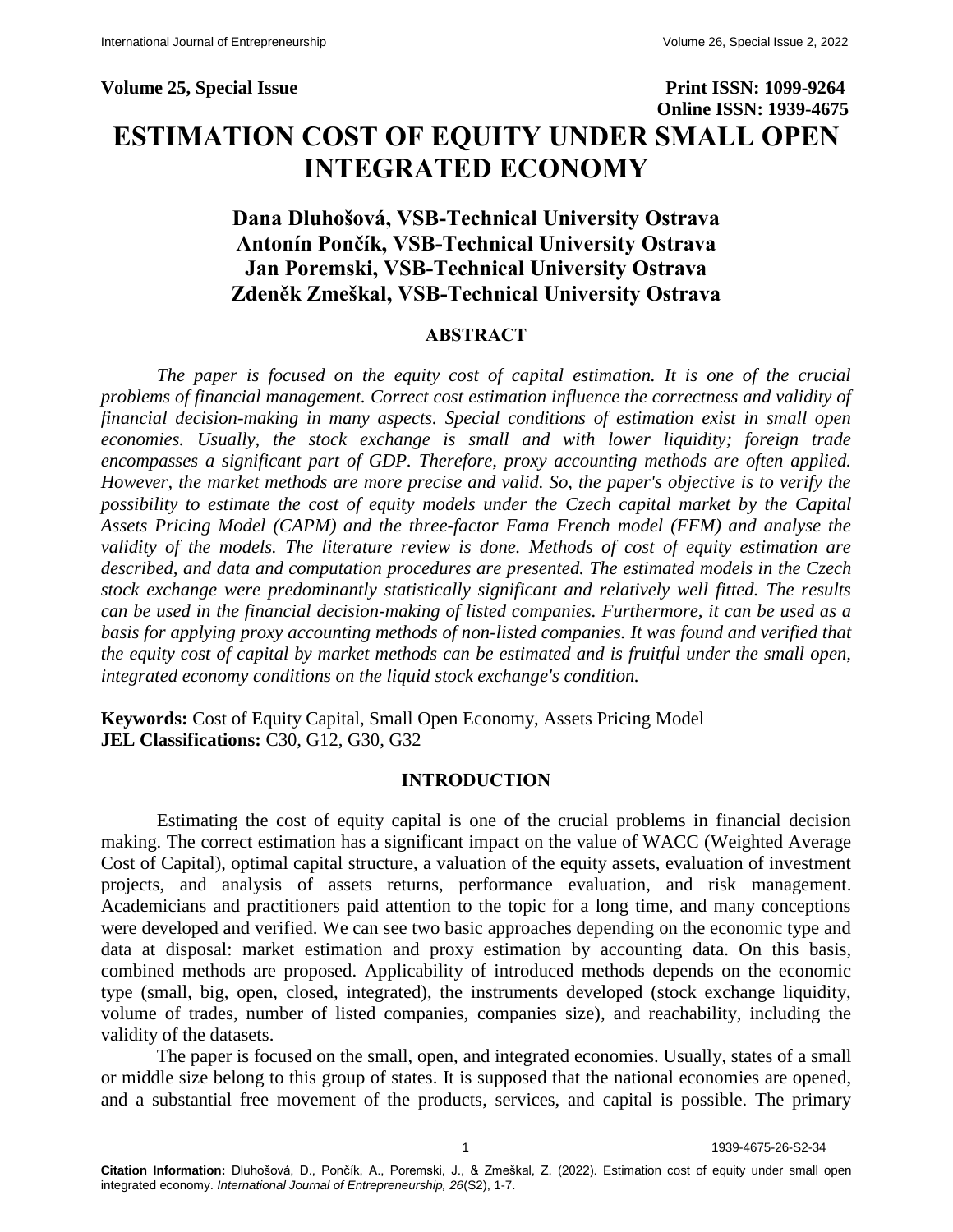characteristics are a substantial percentage of foreign trade on the GDP. Furthermore, usually, the stock exchange is small in trading volume and number of listed companies. The important role plays the outbalance way of companies financing. European (continental) companies mainly use debt financing by credit, and Anglo-Saxon countries are financed much more by equity issuing the stocks. This fact creates an environment of conditions for the cost of equity estimation.

The paper is focused on special conditions of the Czech Republic. It is a small open economy, which is fully integrated into the world economy. There operate a relatively small stock exchange, Prague Stock Exchange (PSE). PSE was established in 1871, and securities and commodities were traded. After World War I, however, this type of transaction declined, and securities were traded. The interwar period became the era of its greatest boom. This period was interrupted by WWII and the centrally planned economy system for 50 years. Developing market in the nineties was connected with reopening the PSE in 1993. Now the PSE is fully developed. Trading is divided into four markets: Prime Market (for blue-chip issues), Standard Market (for Czech and foreign issues), Free Market (for market of foreign issues), and Start Market (for innovative Czech SMEs). The Prime and Standard markets are acceptable liquid, and the PX-Globe index monitors these two markets.

The basis of the equity capital cost is market estimation. Therefore, the paper's objective is to verify the possibility to estimate the cost of equity models under the Czech capital market by the Capital Assets Pricing Model (CAPM) and the three-factor Fama French model (FFM) and analyses the validity of the models.

### **LITERATURE REVIEW**

The paper is focused on the small open economies, the systems with special characteristics and behaviour. Particular features were studied by several researchers, see e.g. (Jurečka, 1991; Turnovsky, 1996; Neumann, 2003; Cotter, 2004; Ilek & Rozenshtrom, 2018).

Value of assets, especially equity, are connected with special risk in small open national economies systems. Therefore, the development of risk premia is analysed under various situations, particularly, business cycle, crisis period, inter-countries differences, market structures, see e.g. (Gruen & Smith, 1994; Chowdhry & Titman, 2001; Jahan-Parvarxuan & Rothman, 2013; Borenstein & Elkayam, 2014; Blagov, 2018; Alfaro, 2020).

It is well-known that the institutional capital markets (stock exchanges) are less significant if established in small national open economies. Furthermore, companies are financed mainly by the banking system through loans in continental Europe. Moreover, the number of listed companies is not substantial, and many companies are of Small and Medium-sized Enterprises (SMEs) unlisted companies. So, the conceptions and methods of equity cost of capital reflect small open economies specificities.

The market methods can be applied for equity cost determination supposing the listed liquid companies. An example of the one-factor method is the CAPM model (Sharpe, 1964; Lintner, 1965). Very well-known multi-factor methods are Fama-French models published in Fama & French (1993, 2015).

For unlisted or non-liquid companies, the equity cost of capital can be stated by any proxy method. We can distinguish the clear accounting methods using only accounting data, both dependent and independent variables, as a substitute for unobservable data. The second approach is a mixture of market and accounting data, and results from comparable listed companies are used to approximate unlisted companies. Researches developed various conceptions, e. g. beta decomposition, two beta decomposition, comparable listed companies parameters, see (Beaver et al., 1970; Hamada, 1972; Chung, 1989; Dluhošová, 2004; Campbell & Vuolteenaho, 2004, 2010; Barton, 2010; Antoch et al., 2019; Rjiba et al., 2021; Sarmiento et al., 2021).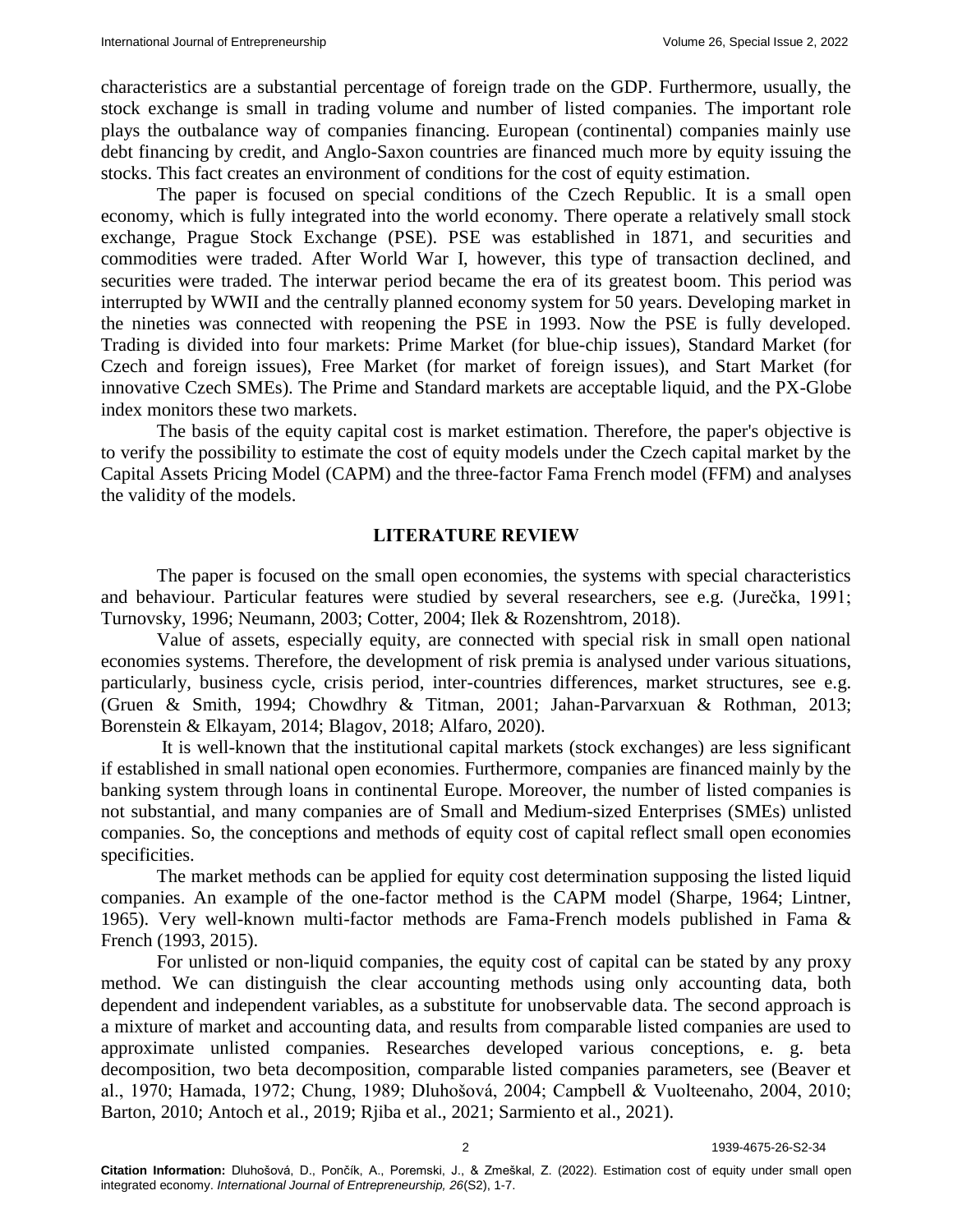### **DATA AND METHODOLOGY**

Two models, the CAPM and the three-factor FFM models, are to be estimated. Listed companies of liquid markets, Prime Market (for blue-chip issues) and Standard Market (for Czech and foreign issues), and the PX-Globe index monitors these two markets.

### **The CAPM Model Formulation (Characteristic Equation)**

$$
R_i - R_{\scriptscriptstyle F} = \alpha_i + \beta_{i,\scriptscriptstyle M} \cdot \left[ R_{\scriptscriptstyle M} - R_{\scriptscriptstyle F} \right] + \varepsilon_i, \tag{1}
$$

where a return of an asset is, is the risk-free rate, is a beta parameter of market risk premium, is market risk premium (excess return of market portfolio), is residual random deviance.

The Three-factor FFM Model Formulation (Characteristic Equation)  
\n
$$
R_i - R_{\scriptscriptstyle F} = \alpha_i + \beta_{\scriptscriptstyle i,M} \cdot [R_{\scriptscriptstyle M} - R_{\scriptscriptstyle F}] + \beta_{\scriptscriptstyle i,SMB} \cdot E(R_{\scriptscriptstyle SM}) + \beta_{\scriptscriptstyle i,HM} \cdot E(R_{\scriptscriptstyle MM}) + \varepsilon_i, \tag{2}
$$

where  $R_i$  a return of an asset is,  $R_f$  is the risk-free rate. The first factor  $\beta_{iM}$  is a beta parameter of market risk premium, which is market risk premium (excess return of market portfolio).

The second factor  $\beta_{i,SMB}$  is the beta parameter derived from a spread between a portfolio return of small market capitalisation  $R_{\text{SML}}$  and a big market capitalisation  $R_{\text{BG}}$ . So a size effect is the following  $R_{sMB} = R_{sMALL} - R_{BG}$ . The third factor is derived from the indicator  $\frac{BV}{S} = \frac{book \text{ value}}{1.5 \text{ year}}$  $\frac{Bv}{MV} = \frac{600 \kappa \text{ value}}{market value}$ . So,  $\beta_{\text{HMM}}$  is the beta coefficient related to a spread between a portfolio return  $R_{\text{HMM}}$  of high  $\frac{BV}{AM}$  $\frac{B}{MV}$  value and a low portfolio return  $R_{\mu_{MR}}$  of indicator  $\frac{BV}{AH}$  $\frac{B}{MV}$  so the value effect is  $R_{<sub>HML</sub>} = R_{<sub>HBM</sub>} - R_{<sub>LBM</sub>}$ . The last

item  $\varepsilon$  is residual random deviance. Simultaneously, high and low values are given by the up and down percentiles. The 90% and 10% are applied.

### **The Sample**

The sample of liquid listed companies on the Prague Stock Exchange (PSE) consists of 13 companies. Particularly the following companies are traded on Prime Market (ČEZ, ERSTE GROUP BANK, KOFOLA ČS, KOMERČNÍ BANKA, MONETA MONEY BANK, O2 C.R. TMR, VPG, VIG) and Standard Market (E4U, ENERGOAQUA, PHILIP MORRIS ČR and TOMA). All these companies create the PX-GLOB index. The daily stock prices give input time-series samples for period 02/JUN/2016-05/MAR/2021, so 1188 prices. The discrete yearly returns are calculated on a daily basis as follows  $R_{i} = P_{i} / P_{i}$ ,  $\frac{1}{2}$ , and the return time series is 940 returns. The risk-free rate is given by ten years interest rate swap of CZK, depicted as IRSCZK10Y, published by the European central bank.

### **Input and Models Calculated Data**

From the sample, discrete returns distribution characteristics are calculated see Table 1.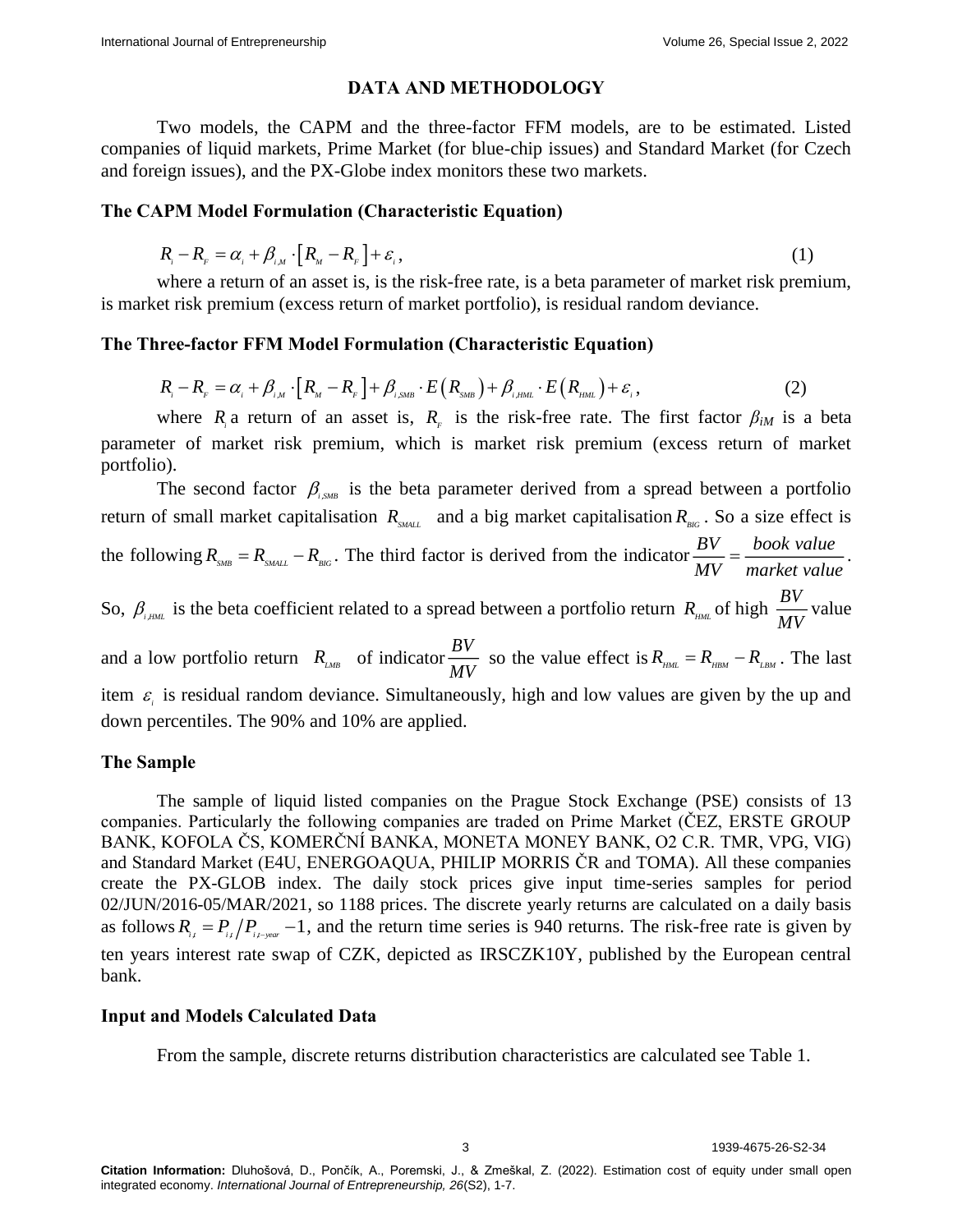| Table 1<br>PARAMETERS OF INPUT DATA RETURNS |                                       |        |           |           |           |        |        |  |  |
|---------------------------------------------|---------------------------------------|--------|-----------|-----------|-----------|--------|--------|--|--|
| variable                                    | p95<br>p5<br>p50<br>sd<br>min<br>mean |        |           |           |           |        |        |  |  |
| ČEZ                                         | 0.0326                                | 0.1566 | $-0.3383$ | $-0.1508$ | $-0.0073$ | 0.3279 | 0.4642 |  |  |
| <b>ERSTE</b>                                | $-0.0328$                             | 0.2533 | $-0.5289$ | $-0.4$    | $-0.0753$ | 0.4023 | 0.7431 |  |  |
| <b>KOFOLA</b>                               | $-0.1272$                             | 0.136  | $-0.3654$ | $-0.3117$ | $-0.1509$ | 0.0809 | 0.1657 |  |  |
| <b>KB</b>                                   | $-0.1021$                             | 0.1572 | $-0.509$  | $-0.4002$ | $-0.0576$ | 0.1003 | 0.2263 |  |  |
| <b>MONETA</b>                               | $-0.0695$                             | 0.1254 | $-0.3777$ | $-0.3113$ | $-0.0306$ | 0.0986 | 0.1867 |  |  |
| O <sub>2</sub>                              | $-0.0165$                             | 0.1161 | $-0.1939$ | $-0.1615$ | $-0.0369$ | 0.2026 | 0.41   |  |  |
| <b>VIG</b>                                  | 0.0038                                | 0.1798 | $-0.3196$ | $-0.2269$ | $-0.05$   | 0.3876 | 0.5111 |  |  |
| <b>TMR</b>                                  | 0.0947                                | 0.0761 | $-0.08$   | $\Omega$  | 0.0724    | 0.2384 | 0.3247 |  |  |
| VGP                                         | 0.949                                 | 1.4809 | $-0.0194$ | $-0.0194$ | 0.0443    | 3.4943 | 3.5042 |  |  |
| E4U                                         | $-0.0057$                             | 0.0786 | $-0.1466$ | $-0.0968$ | $-0.0306$ | 0.1469 | 0.2    |  |  |
| <b>ENERO</b>                                | $-0.0235$                             | 0.0433 | $-0.1538$ | $-0.0981$ | $-0.0299$ | 0.0573 | 0.113  |  |  |
| <b>PHILIP</b>                               | 0.0299                                | 0.1444 | $-0.214$  | $-0.1435$ | $-0.0073$ | 0.2993 | 0.373  |  |  |
| <b>TOMA</b>                                 | 0.0882                                | 0.1755 | $-0.1741$ | $-0.1311$ | 0.0248    | 0.4693 | 0.5356 |  |  |
| <b>PXGLOB</b>                               | 0.0258                                | 0.1273 | $-0.3327$ | $-0.1594$ | $-0.0072$ | 0.2255 | 0.2634 |  |  |
| IRSCZK10Y                                   | 0.0133                                | 0.006  | 0.0022    | 0.0035    | 0.0147    | 0.0214 | 0.0218 |  |  |

Subsequently, independent variables are calculated, particularly a market risk premium  $(R_M$ - $R_F$ ), an expected return of size effect ( $R_{SMB}$ ), and value effect ( $R_{HML}$ ). The high percentile includes ČEZ and ERSTE, low percentile ENERQ and E4U for a size effect. The high percentile includes VIG and TOMA, low percentile PMČR and O2 C.R. for a value effect. The VIF parameters show that multicollinearity is not present.

| Table 2<br><b>PARAMETERS OF INPUT DATA RETURNS OF MODELS</b> |                                                     |        |           |           |           |        |        |      |  |  |
|--------------------------------------------------------------|-----------------------------------------------------|--------|-----------|-----------|-----------|--------|--------|------|--|--|
| variable                                                     | p95<br>VIF<br>p50<br>sd<br>p5<br>min<br>mean<br>max |        |           |           |           |        |        |      |  |  |
| $R_M-R_F$                                                    | 0.0125                                              | 0.1318 | $-0.3507$ | $-0.1753$ | $-0.0269$ | 0.2215 | 0.2586 | 7.68 |  |  |
| $R_{\rm SMB}$                                                | $-0.0145$                                           | 0.1474 | $-0.3341$ | $-0.236$  | $-0.0069$ | 0.2363 | 0.3358 | 7.1  |  |  |
| $R_{HML}$                                                    | 0.0393                                              | 0.0977 | $-0.1399$ | $-0.0974$ | 0.0191    | 0.2128 | 0.2869 | 1.27 |  |  |

# **RESULTS AND DISCUSSION**

The parameters estimation results of Fama French and CAPM models for risk premia of particular assets are in Table 3 and Table 4.

The regression models were estimated due to (1) and (2) by the robust Huber-White algorithm in the Stata software. Application of the maximum likelihood estimation procedure leads to the same results.

The estimated parameters of Fama French and CAPM models are statistically significant for almost all models. Models mostly well fit the data, and the goodness of fit measure  $R^2$  adjusted is acceptable.

The Fama French model better explain variability comparing with the CAPM model, see AIC measures. The possibility of estimating a cost of equity was verified.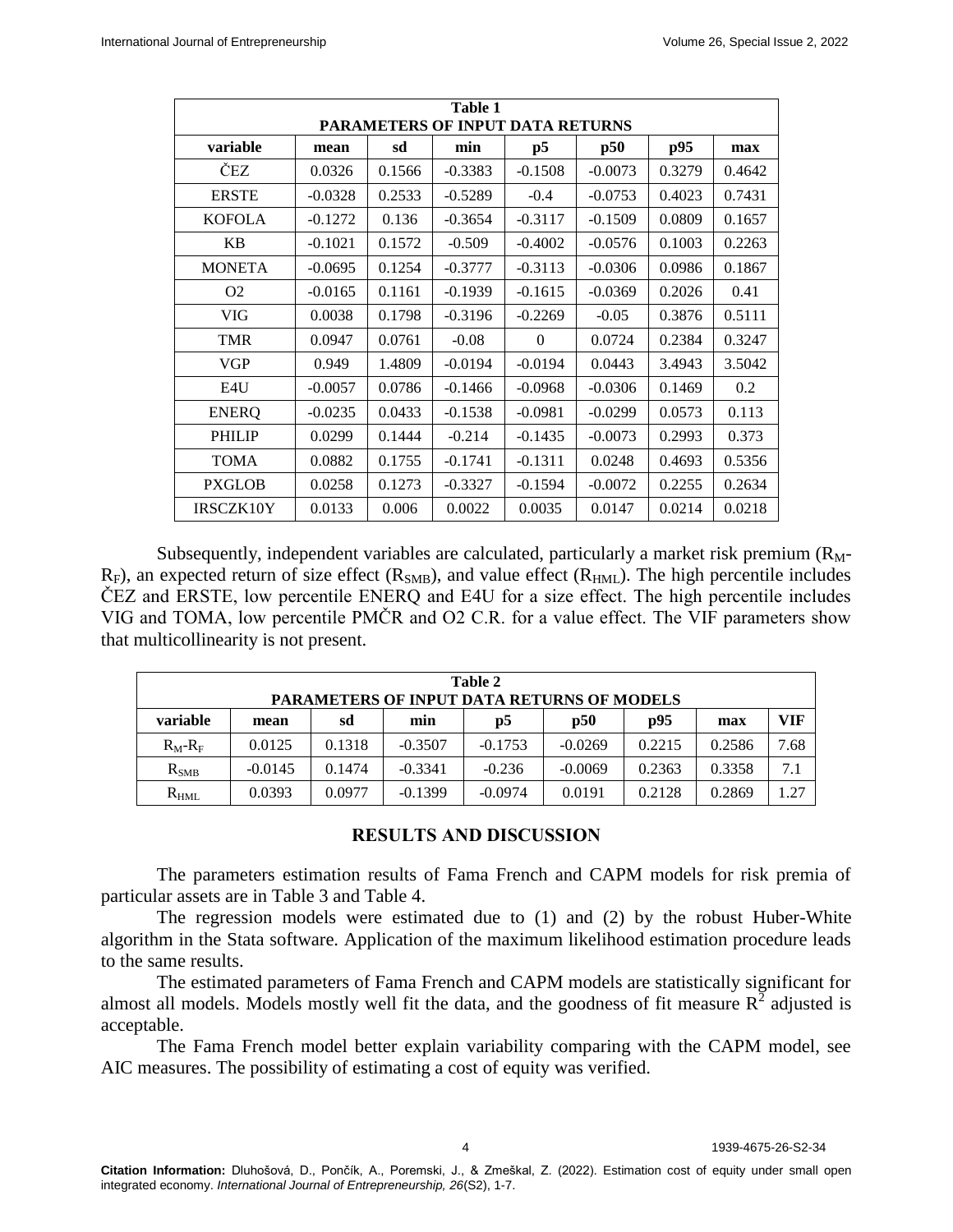| Table 3<br><b>PARAMETERS OF FAMA FRENCH MODELS ESTIMATION</b> |                     |                   |                   |              |                 |                    |                   |  |  |
|---------------------------------------------------------------|---------------------|-------------------|-------------------|--------------|-----------------|--------------------|-------------------|--|--|
| Variable                                                      | $RP_{\text{CEZ}}$   | $RP_{ERSTE}$      | <b>RPKOFOLA</b>   | $R_{PKB}$    | <b>RPMONETA</b> | RP <sub>02</sub>   | RP <sub>VIG</sub> |  |  |
| $R_M - R_F$                                                   | $-0.4015***$        | 1.6399***         | 1.7381***         | $0.1606**$   | $-0.2216***$    | $1.6745***$        | 1.7732***         |  |  |
| $R_{SMB}$                                                     | $-1.3428***$        | $-0.0485$         | $1.1084***$       | $-0.6952***$ | $-0.7133***$    | $1.0132***$        | $0.8343***$       |  |  |
| $R_{HML}$                                                     | $-0.7567***$        | $0.5007***$       | $0.2572***$       | $0.3563***$  | $0.4770***$     | $-0.2053***$       | $0.7700***$       |  |  |
| constant                                                      | $0.0346***$         | $0.0870***$       | $-0.1563***$      | $-0.1415***$ | $-0.1091***$    | $-0.0280***$       | $-0.0499$ ***     |  |  |
| $R^2$ adjusted                                                | 0.828               | 0.928             | 0.663             | 0.759        | 0.67            | 0.593              | 0.92              |  |  |
| AIC                                                           | $-2437.8$           | $-2357$           | $-2072.2$         | $-2113.5$    | $-2257.9$       | $-2148.6$          | $-2893.3$         |  |  |
|                                                               |                     |                   |                   |              |                 |                    |                   |  |  |
| <b>Variable</b>                                               | $RP$ <sub>TMR</sub> | RP <sub>VGP</sub> | RP <sub>E4U</sub> | $RP_{ENERQ}$ | $RP$ PHILIP     | RP <sub>TOMA</sub> |                   |  |  |
| $R_M - R_F$                                                   | $-0.2618***$        | 3.8790***         | 1.1542***         | $0.0842**$   | 2.2229***       | $2.1243***$        |                   |  |  |
| $R_{SMB}$                                                     | $-0.0005$           | 5.0806***         | $0.5711***$       | 0.0375       | 1.1935***       | $1.3724***$        |                   |  |  |
| $R_{HML}$                                                     | $0.3287***$         | 8.1034***         | $-0.1238***$      | $-0.1321***$ | $-0.3312***$    | $0.6935***$        |                   |  |  |
| constant                                                      | $0.0718***$         | 1.1322***         | $-0.0203***$      | $-0.0321***$ | $0.0191***$     | $0.0410***$        |                   |  |  |
| $R^2$ adjusted                                                | 0.231               | 0.624             | 0.829             | 0.07         | 0.817           | 0.806              |                   |  |  |
| AIC                                                           | $-2495.6$           | 2494.1            | -3657.7           | $-3330.1$    | $-2503.9$       | $-2099.9$          |                   |  |  |
| legend: * p<0.05; ** p<0.01; *** p<0.001                      |                     |                   |                   |              |                 |                    |                   |  |  |

| Table 4<br>PARAMETERS OF CAPM MODELS ESTIMATION |                     |                                |                      |              |                               |                    |                   |  |  |
|-------------------------------------------------|---------------------|--------------------------------|----------------------|--------------|-------------------------------|--------------------|-------------------|--|--|
| <b>Variable</b>                                 | $RP_{\text{CEZ}}$   | $\mathbf{RP}_{\mathrm{ERSTE}}$ | RP <sub>KOFOLA</sub> | $RP_{KB}$    | <b>RPMONETA</b>               | $RP_{02}$          | RP <sub>VIG</sub> |  |  |
| $R_M - R_F$                                     | $0.7417***$         | $1.8533***$                    | $0.6746***$          | $0.9963***$  | $0.6722***$                   | $0.5588***$        | $1.1605***$       |  |  |
| constant                                        | $0.0100*$           | $0.0693***$                    | $-0.1489***$         | $-0.1279***$ | $-0.0912***$                  | $-0.0368***$       | $-0.0240***$      |  |  |
| $R^2$ adjusted                                  | 0.376               | 0.9                            | 0.414                | 0.675        | 0.491                         | 0.372              | 0.694             |  |  |
| AIC                                             | $-1227.2$           | $-2043.4$                      | $-1555.1$            | $-1836.4$    | $-1853.6$                     | $-1741.8$          | $-1628.6$         |  |  |
|                                                 |                     |                                |                      |              |                               |                    |                   |  |  |
| <b>Variable</b>                                 | $RP$ <sub>TMR</sub> | RP <sub>VGP</sub>              | $RP_{E4U}$           | $RP_{ENERQ}$ | $\mathbf{RP}_{\text{PHILIP}}$ | RP <sub>TOMA</sub> |                   |  |  |
| $R_M - R_F$                                     | $-0.1541***$        | $6.4964***$                    | $0.5226***$          | 0.0023       | $0.8796***$                   | $0.9298***$        |                   |  |  |
| constant                                        | $0.0833***$         | $0.8545***$                    | $-0.0255***$         | $-0.0368***$ | 0.0056                        | $0.0633***$        |                   |  |  |
| $R^2$ adjusted                                  | 0.076               | 0.332                          | 0.681                | $-0.001$     | 0.604                         | 0.466              |                   |  |  |
| AIC                                             | $-2325.5$           | 3032.4                         | $-3071.1$            | $-3263.2$    | $-1779.7$                     | $-1151.1$          |                   |  |  |
| legend: * p<0.05; ** p<0.01; *** p<0.001        |                     |                                |                      |              |                               |                    |                   |  |  |

# **CONCLUSION**

Estimation of the equity cost of capital is an important problem in financial decision-making and valuation. Practitioners and academicians have been dealing with the topic for a long time. The special circumstances are in small open economies.

5 1939-4675-26-S2-34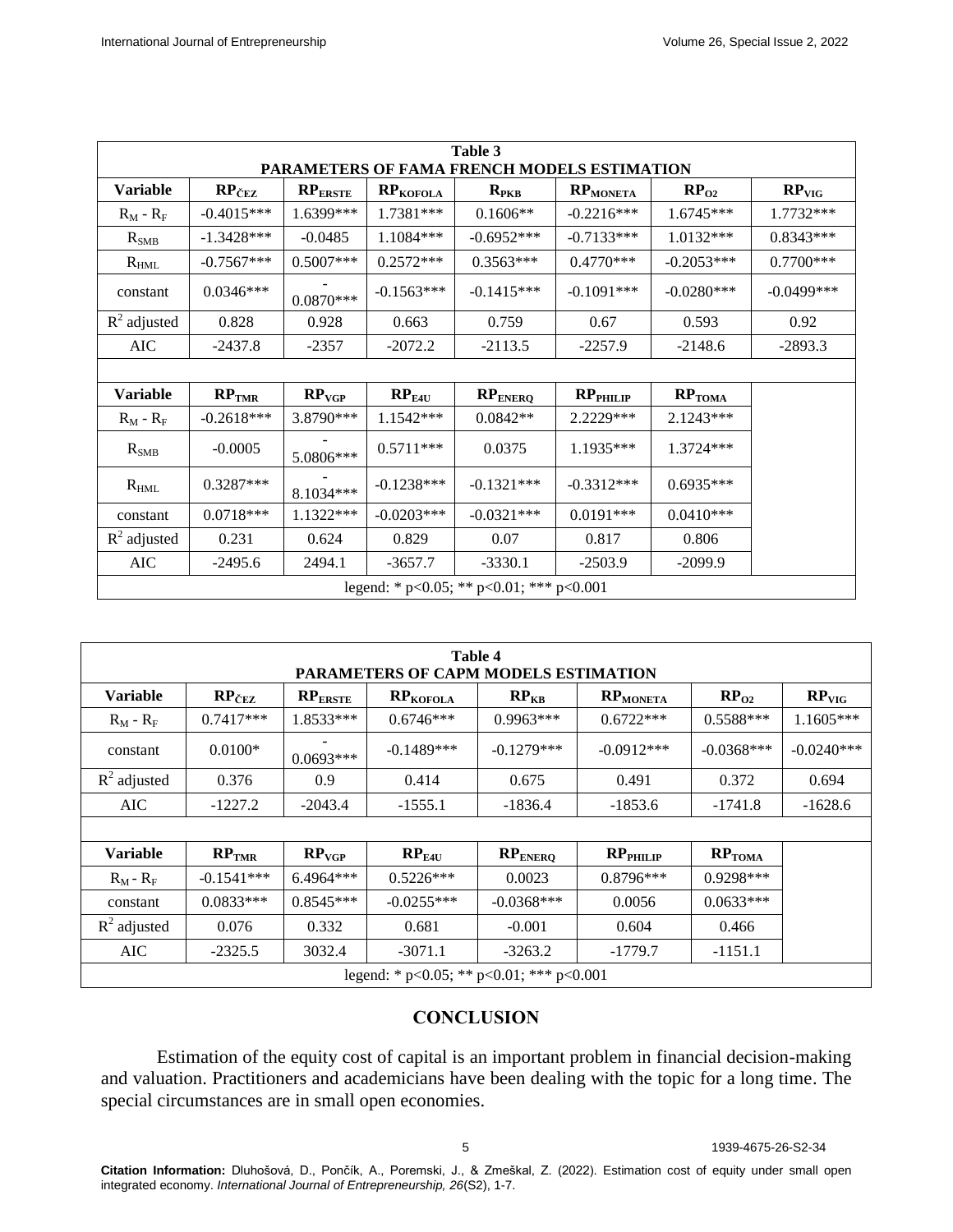The small Stock Exchange is usually operating with a small number of stocks and lower liquidity. Therefore, applying the traditional market methods is more difficult and non-market accounting approaches are often applied as a proxy of the market methods. However, market models are more suitable, correct and relevant.

So, application, estimation and verification of the Fama French and CAPM model under the Czech Exchange stock were investigated. It was verified that the dataset is at disposition, and it is possible to estimate the equity cost of capital under the described conditions. The methodology proposed and applied was verified. The results were mostly statistically significant and valid and can be used for the equity cost of capital determination in an open, integrated small economy. The estimation results can be subsequently used to estimate the non-listed companies cost of capital by proxy accounting method.

It was found and verified that the equity cost of capital by market methods can be estimated and is useful under the small open, integrated economy conditions on the liquid stock exchange's condition.

### **ACKNOWLEDGEMENT**

The research was funded by VSB-Technical University of Ostrava, the SGS Projects SP2021/57, SP2020/124.

### **REFERENCES**

- Alfaro, M. (2020). [Market structures in small open economies: Evidence from Denmark.](https://www.sciencedirect.com/science/article/abs/pii/S1090944320303781) *Research in Economics, 74*(4), 363-378.
- Antoch, J., Hanousek, J., Hušková, M., & Trešl, J. (2019). Detection of changes in panel data: Change in Fama-French model parameters for selected European stocks during the financial crisis. *Political economics, 67*(1), 3-19.
- Barton, J., Hansen, T.B., & Pownall, G. (2010). [Which performance measures do investors around the world value the](https://meridian.allenpress.com/accounting-review/article-abstract/85/3/753/68423/Which-Performance-Measures-Do-Investors-Around-the)  [most and why?](https://meridian.allenpress.com/accounting-review/article-abstract/85/3/753/68423/Which-Performance-Measures-Do-Investors-Around-the) *Account Review, 85*(3), 753–789.
- Beaver, W., Kettler, P., & Scholes, M. (1970). [The association between market determined and accounting determined](https://www.jstor.org/stable/244204)  [risk measures.](https://www.jstor.org/stable/244204) *The Accounting Review, 45*(4), 654-682.
- Blagov, B. (2018). [Financial crises and time-varying risk Premia in a small open economy: A](https://link.springer.com/article/10.1007/s00181-017-1256-z) Markov-switching DSGE [model for Estonia.](https://link.springer.com/article/10.1007/s00181-017-1256-z) *Empirical Economics, 54,* 1017–1060.
- Borenstein, E., & Elkayam, D. (2014). [The equity premium in a small open economy and an application to Israel.](https://www.sciencedirect.com/science/article/abs/pii/S0264999314003034) *Economic Modelling, 43,* 81-99.
- Campbell, J.Y., & Vuolteenaho, T. (2004). [Bad beta, good beta.](https://www.aeaweb.org/articles?id=10.1257/0002828043052240) *American Economic Review, 94*(5), 1249–1275.
- Campbell, J.Y., & Vuolteenaho, T. (2010). [Growth or glamour? Fundamentals and systematic risk in stock returns.](https://academic.oup.com/rfs/article-abstract/23/1/305/1577453) *Review of Financial Studies, 23*(1), 305–344.
- Chowdhry, B., & Titman, S. (2001). [Why real interest rates, cost of capital and price/earnings ratios vary across](https://www.sciencedirect.com/science/article/abs/pii/S0261560600000449)  [countries.](https://www.sciencedirect.com/science/article/abs/pii/S0261560600000449) *Journal of International Money and Finance, 20*(2), 165-189.

Chung, K.H. (1989). [The impact of the demand volatility and leverages on the systematic risk of common stocks.](https://onlinelibrary.wiley.com/doi/abs/10.1111/j.1468-5957.1989.tb00023.x) *Journal of Business Finance & Accounting, 16*(3), 343–360.

- Cotter, J. (2004). [International equity market integration in a small open economy: Ireland January 1990–December](https://www.sciencedirect.com/science/article/abs/pii/S1057521904000286)  [2000.](https://www.sciencedirect.com/science/article/abs/pii/S1057521904000286) *International Review of Financial Analysis, 13,* 669–685.
- Dluhošová, D. (2004). [An analysis of financial performance using the EVA method.](https://ideas.repec.org/a/fau/fauart/v54y2004i11-12p541-559.html) *Finance and credit–Czech Journal of Economics and Finance, 54*(11-12), 541-559.
- European Central Bank. (2021). Statistic data warehouse.
- Fama, E.F., & French, K.R. (1993). [Common risk factors in the returns on stocks and bonds.](https://www.sciencedirect.com/science/article/abs/pii/0304405X93900235) *Journal of Financial Economics, 33*(1), 3–56.
- Fama, E.F., & French, K.R. (2015). [A five-factor asset pricing model.](https://www.sciencedirect.com/science/article/abs/pii/S0304405X14002323) *Journal of Financial Economics, 116*(1), 1–22.

Gruen, D.W.R., & Smith, J. (1994)[. Excess returns in a small open economy.](https://onlinelibrary.wiley.com/doi/abs/10.1111/j.1475-4932.1994.tb01857.x) *Economic Record, 70*(211), 381-396.

- Hamada, R.S. (1972). [The effect of the firm's capital structure on the systematic risk of common stocks.](https://www.jstor.org/stable/2978486) *Journal of Finance, 27*(2), 435–452.
- Hansson, B., & Changing, P.H. (1997). [Risk Premia: Evidence from a small open economy.](https://onlinelibrary.wiley.com/doi/abs/10.1111/1467-9442.00066) *The Scandinavian Journal of Economics, 99*(2), 335–350.